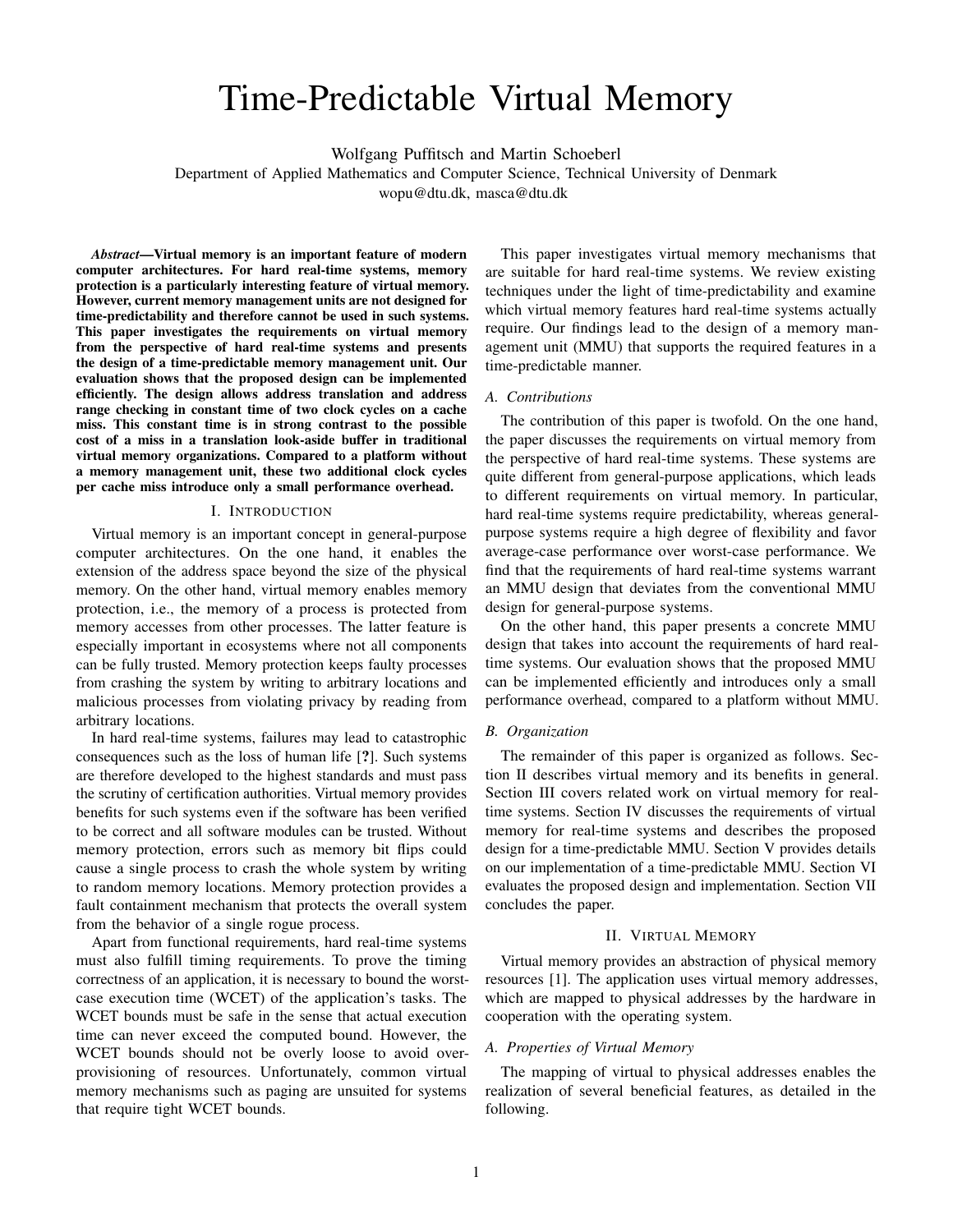*a) Address space beyond physical memory:* With virtual memory, processes can use more data than would fit into the physical main memory. Excess data is stored in secondary storage such as a hard disk; the mapping of the corresponding virtual address then encodes that the data cannot be found in physical memory. When encountering such a virtual address, the required data are loaded into main memory. The exchange of data between the main memory and the secondary storage is handled by the operating system and transparent to the application. Historically, this feature has been one of the most important arguments in favor of virtual memory.

The cheap and large memories available today have rendered this feature somewhat less important. However, extending main memory through secondary storage is still relevant in generalpurpose systems. When hundreds of processes on a generalpurpose computer<sup>1</sup> share the main memory, providing more memory than physically available may still be necessary.

By using secondary storage, the main memory can be seen as a *cache* for the data in secondary storage. Data can be first allocated in secondary storage and just loaded in on demand. This mechanism can also be exploited to map files into memory to enable efficient file I/O. Whole blocks of a file can then be loaded into memory and written back on demand, without the need for explicit, manual buffering.

*b) Memory protection:* With virtual memory, each process lives in its own virtual address space and has its own mapping to physical memory. Thereby, the address spaces of different processes are isolated such that a single faulty process cannot crash the whole system. With only few additional resources, the mapping between virtual and physical addresses can also encode whether a memory location is readable, writable, or executable by a process. The operating system can take appropriate action if a process tries to violate its access rights. Additionally, memory protection is vital for ensuring that processes cannot violate privacy by reading data from other processes.

Memory protection needs at least two processor modes: a user mode and a privileged mode; the latter mode is sometimes also called "kernel" mode or "supervisor" mode. The memory translation and protection is set up in privileged mode by the operating system, as part of starting a process. The process itself executes in user mode and cannot manipulate the translation and protection settings.

*c) Separate linking:* In general-purpose systems, it would be impossible to decide the memory locations of all processes ahead of time. Applications are compiled independently, without knowing which other processes will run concurrently. With virtual memory, the physical locations of code and data are decided at run-time, when the operating system knows which processes are present in the system. In principle, executables could be compiled to use position-independent code, or the operating system could relocate the binary when loading it to memory. For example,  $\mu$ CLinux [2], a variant of Linux that does

<sup>1</sup>At the time of this writing, 371 processes are active, consuming 12 GB of memory, on the lightly loaded laptop of one of the authors.



not require an MMU, uses these strategies. However, virtual memory greatly simplifies compilation and/or the loading

## *B. Paging*

process.

The most popular mechanism to implement virtual memory is *paging*, which divides memory into blocks of fixed size. These blocks are called *pages* and are typically a few kilobytes in size (with 4 KB being a popular size). Paging uses a *page table* to translate between virtual and physical addresses. The upper bits of the virtual address are used to index the page table, which contains the location of the page in physical memory. The lower bits of the virtual and the physical address are the same and encode the offset of data within the page. Figure 1 illustrates this mechanism; in that figure, pages 0, 1, 2, and 5 are mapped to physical memory, whereas pages 3, 4, 6, and 7 are in secondary storage. In addition to the physical addresses of pages, the page table also contains the access permission flags for each page.

Page tables are typically too big to be kept in on-chip memory. For example, on an architecture with a 32-bit address space and 4 KB pages, the page table for the full address range would have  $2^{10}$  entries and occupy 4 MB. Therefore, page tables reside in external memory, and a single memory access involves, in principle, two accesses to external memory: one access to access the page table for the address translation, and a second access to access the actual data. To achieve good performance, architectures that implement paging include a *translation look-aside buffer* (TLB), which caches page table entries and thus speeds up the address translation.

In addition to the benefits of virtual memory in general (i.e., address space beyond physical memory, memory protection, separate linking), paging also enables the dynamic growing (and shrinking) of memory areas such as the heap or the stack. New entries can be added to the page table as needed, and room in physical memory can be made by evicting a lesserused page to secondary storage. As the memory is split into fixed-size pages, any page-aligned location in physical memory is suitable to allocate a page.

Even when setting aside the issue of swapping pages to secondary storage, paging increases the timing variability of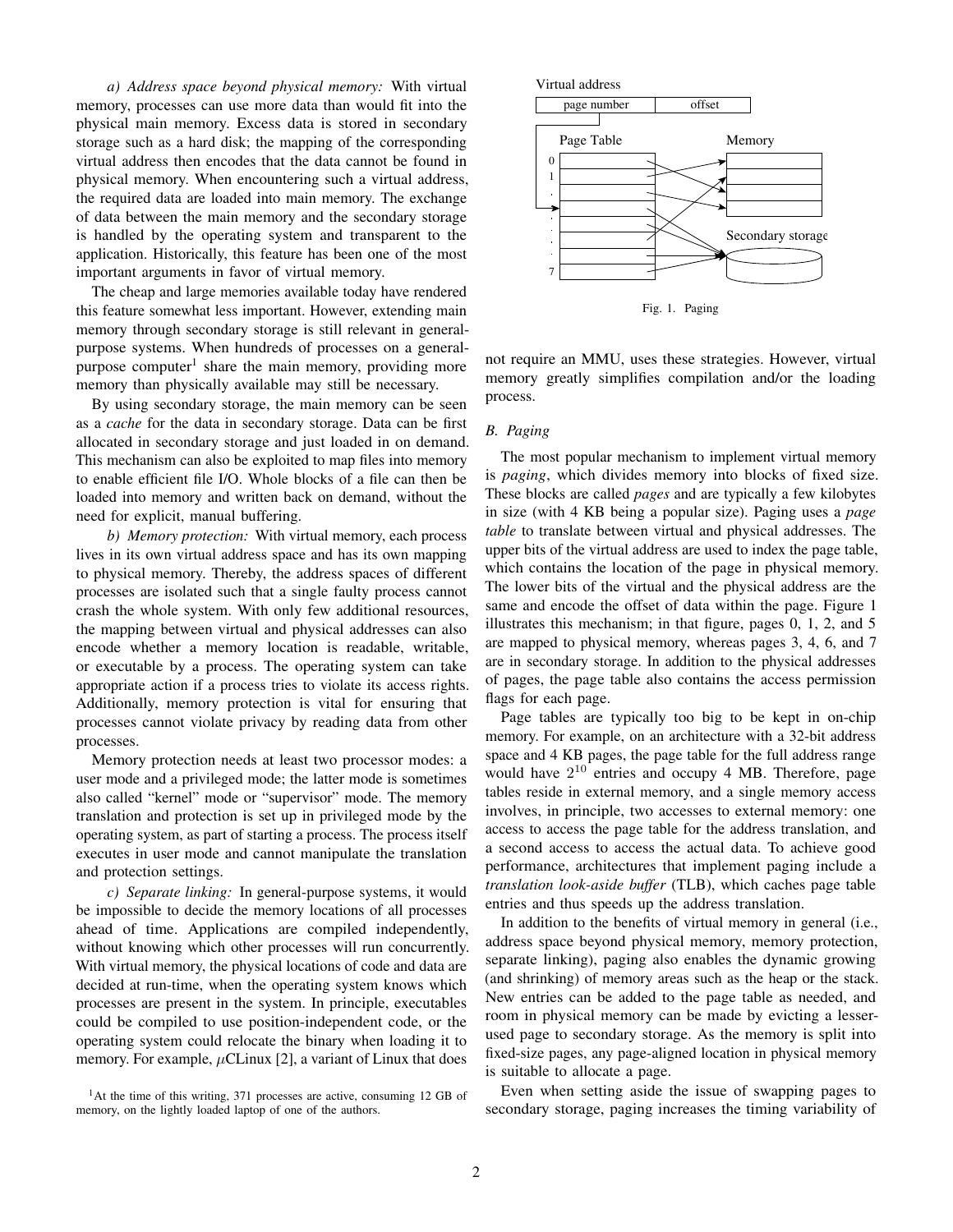memory accesses compared to the direct use of physical memory. With paging, the timing of a memory access depends on the contents of the TLB and the cache. Both, either, or none may be hit, such that a memory accesses may exhibit different timings depending on the contents of the cache and the TLB.

## *C. Segmentation*

An alternative to paging is *segmentation*, where the memory is divided into segments of variable length. Segmentation was used as early as 1961 in the Burrows B5000 computer, which was "perhaps the first commercial computer to provide virtual memory" [4]. Each segment occupies a contiguous area of the physical memory. A segment is described by its start in physical memory, its length, and the associated access privileges. As there are typically only few segments for each process (e.g., a code, a data, and a stack segment), the segment descriptors of the active process can be stored in on-chip memory.

Segmentation could in principle be used to provide only protection. In that case, physical memory address boundaries would be checked by the hardware without performing address translation. However, segmentation can also support virtual addresses by providing an address translation per segment.

With segmentation, virtual addresses consist of a part to identify the segment and a part for the offset within the segment. These two parts are often realized as a pair of registers, as in the Intel 8088/8086, but the segment to be used could also be encoded within the address.

If the length of a single segment is limited and too small to fit all code or data, such as 64 KB in the 8088/8086, the two-part addressing scheme may become problematic. The programmer and/or the compiler then have to specify in which segment the code or data reside, which is a complication that is not present with paging.

Another disadvantage of segmentation is that memory may become fragmented. Repeated allocation and deallocation of segments may lead to a situation where small chunks of memory are unused between the existing segments. The allocation of a new segment may then fail because none of these chunks is large enough to accommodate the allocation request, even though the total unused space would be large enough to fit the new segment. Similarly, it is impossible to enlarge a segment that is immediately followed by another segment, even if there may be unused memory elsewhere. In contrast, paging does not suffer from fragmentation and supports the growth of memory areas such as the stack or the heap.

#### *D. Virtual Memory and Caches*

A processor can use virtual or physical addresses to access its caches. When using physical addresses, the address translation has to happen before the cache can be accessed. As slowing down cache accesses would severely affect performance, fast address translation is of utmost importance when using physical addresses to access the cache.

Using virtual addresses for the cache has the advantage that address translation only needs to be done when accessing external memory on a cache miss. Therefore, the address translation can be placed outside the processor pipeline, on the path between the caches and the external memory. In contrast, using physical addresses requires tight integration with the processor pipeline to minimize the penalty for the address translation.

However, addressing the cache with virtual addresses complicates sharing data between different processes. The shared (physical) memory may be mapped to different virtual addresses in the sharing processes. This may lead to aliasing: different cache lines from different virtual addresses can correspond to the same physical memory location. If one cache line is modified, the other cache line will have a stale (wrong) value. Changing the address mapping could also lead to stale cache entries. Consequently, the cache needs to be cleared when switching between processes, which incurs high costs for context switches.

In a multiprocessor setting, using virtual addresses for the caches would also complicate the implementation of hardware cache coherence mechanisms. Coherence must be established for cache lines that refer to the same physical address. A cache coherence mechanism would either have to do a reverse address translation, or the cache has to also include information about the physical addresses of its cache lines.

Due to these issues, the use of physical addresses to access the cache prevails in modern processor architectures [1].

A hybrid approach is to use virtual addresses to index the cache, but physical addresses to decide whether an access is a cache hit or miss [1]. This technique puts the address translation in parallel to the access of the cache memory and therefore reduces the pressure on the speed of the address translation. However, this technique also limits the size of the cache because the number of bits to index the cache may not exceed the number of bits to index a page.

### III. RELATED WORK

Bennett and Audsley [5] investigate how MMUs of (at that time) modern processors can be utilized in a timepredictable way. They conclude that good predictability can be achieved through proper configuration of the MMU and careful organization of page tables. However, they also note that real-time operating systems typically avoid virtual memory altogether. A particularly interesting feature exploited by Bennett and Audsley are the Block Address Translation (BAT) registers of the PowerPC 603e architecture [6]. These registers can be used for the address translation for large contiguous memory areas. Address translation through a BAT register takes precedence over address translation via the TLB, leading to a faster and more predictable execution.

Zhou and Petrov [7] present a page table organization that aims for low memory requirements while supporting predictable page table lookups. They observe that, in embedded systems, consecutive virtual pages often correspond to consecutive physical pages. Consequently, the proposed page table organization encodes such contiguous areas in a single entry.

Puaut and Hardy [8], [9] propose an approach where pages are exchanged with secondary storage at defined points in the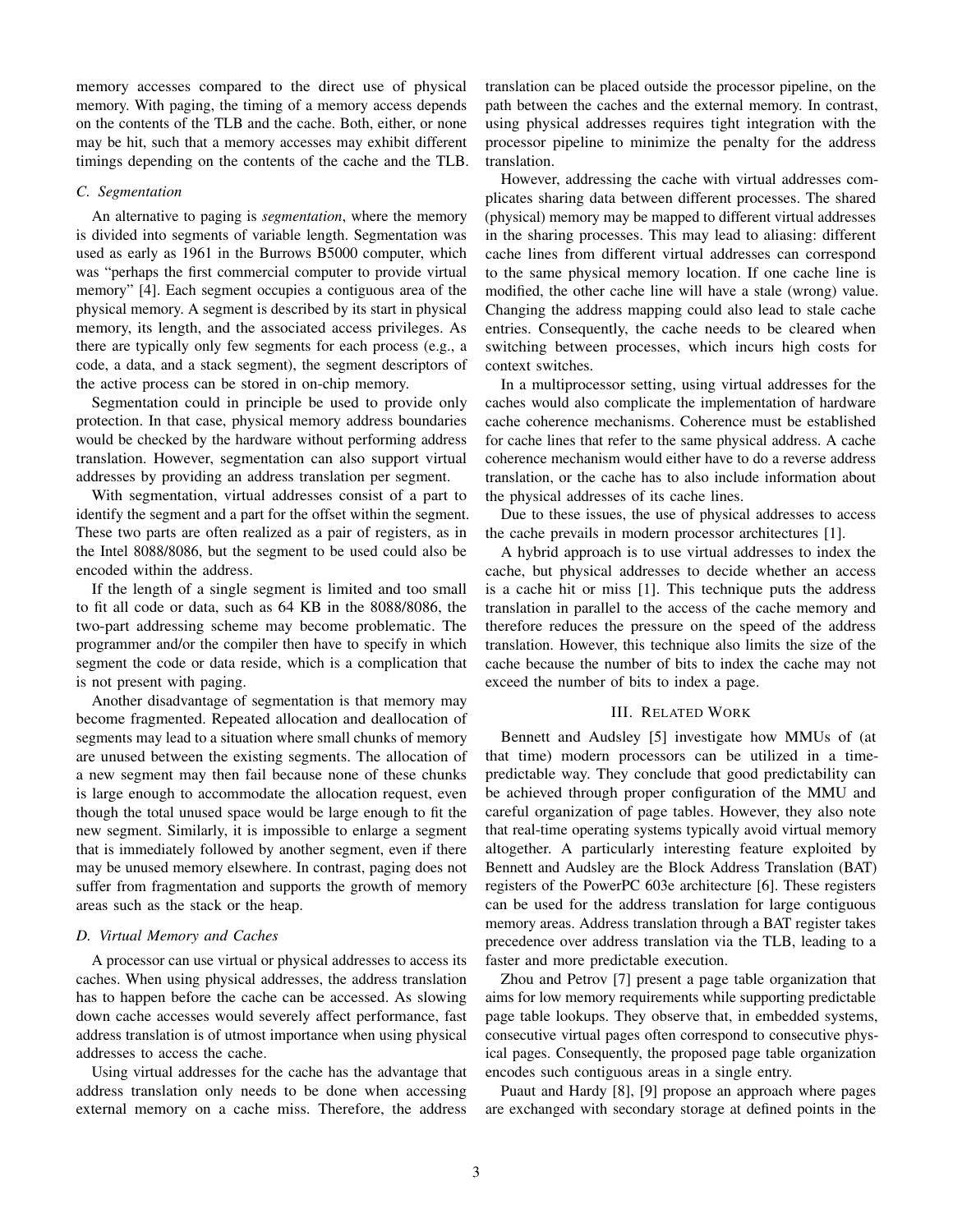program. In the initial variant of the approach [8], they model the exchange of pages with secondary storage similar to the spilling of registers onto the stack. To minimize the exchange of pages with secondary storage, they propose a graph coloring approach. A later variant of the approach [9] uses integer linear programming to minimize the worst-case costs of exchanges with secondary storage.

The approach by Puaut and Hardy is predictable in the sense that the program points at which pages are exchanged with secondary storage are known. However, they do not investigate other sources of unpredictability such as page table lookups. Furthermore, unpredictable or excessive access times for secondary storage would render the approach by Puaut and Hardy unusable.

Meenderinck et al. [12] present the design of a predictable MMU in the context of a system-on-chip platform. They achieve predictability by keeping page tables in on-chip memory and prohibiting the swapping pages of to secondary storage. The evaluated applications are relatively small, such that the limited page table size does not constitute a major restriction. However, Meenderinck et al. report a performance loss of 39% due to address translation.

Böhnert and Scholl [13] describe a virtual memory solution that takes into account the requirements of real-time systems. They use sophisticated data structures to ensure that operations like allocating or deallocating memory can be performed in constant time. Their evaluation shows that their solution achieves more predictable behavior compared to a conventional virtual memory solution. However, the MMU proposed by Böhnert and Scholl still relies on a cache that resembles a TLB for the address translation and suffers from the associated unpredictability.

All approaches described in this section take paging for granted and optimize the paging mechanism rather than proposing a different MMU design. We agree that paging is by far the most successful mechanism to implement virtual memory for general-purpose systems. However, we find that hard realtime systems have requirements that are quite different from general-purpose systems, and that these different requirements call for a different MMU design.

#### IV. DESIGN

This section first analyzes the requirements on virtual memory from the perspective of hard real-time systems, and then presents the design of an MMU that fits these requirements.

## *A. Requirements*

The following paragraphs list requirements for virtual memory in real-time systems.

*a) Time-Predictability:* The requirement with highest priority is predictability. In the context of hard real-time systems, virtual memory mechanisms that annul predictability are inadequate. Not using virtual memory would be a better solution than using a mechanism that might cause tasks to miss their deadlines. It should be possible to compute tight execution time bounds even when using virtual memory.

*b) Memory protection:* The second most important virtual memory requirement for real-time systems is memory protection. This feature ensures that processes cannot read or modify each other's memory contents, neither maliciously nor by accident. Memory protection is vital to ensure proper partitioning between different parts of a real-time system and helps to contain errors. Furthermore, memory protection catches issues such as wrongly sized memory areas. For example, without protection, the heap and the stack could grow into each other and silently corrupt each other's data. A time-predictable implementation of virtual memory must support this feature.

*c) Independent linking:* The feature that the binaries for different applications can be linked independently is of lesser importance. While large real-time systems may benefit from this feature, the software of other real-time systems may be small enough to be linked at once. Support for this feature is desirable, but should not come at the cost of unpredictability.

*d) No address space beyond physical memory:* Extending the address space beyond the size of the physical memory is not required for hard real-time systems. Quite to the contrary, swapping data to secondary storage could introduce unacceptable unpredictability and should be avoided. Support for this feature would be useless at best and harmful at worst.

*e) No extension of memory areas:* In hard real-time systems, the dynamic growing of memory areas is not needed. The memory consumption of hard real-time tasks must be bounded just like their execution time must be bounded. Therefore, the amount of memory needed must be known beforehand, and the required memory can be allocated before the task starts execution.

*f) Memory areas may be contiguous:* We can classify the memory areas of a hard real-time application into a handful of categories, such as the code, the data, or the stack. As observed in previous work [7], the memory areas of embedded real-time applications are typically mapped to contiguous regions of memory. Therefore, we think that requiring that these areas be contiguous is a reasonable constraint.

*g) Caches may use virtual addresses:* Both using physical addresses and using virtual addresses for caches may affect performance negatively. On the one hand, using physical addresses is likely to increase the cache access time and hence decrease performance. On the other hand, using virtual addresses requires that caches be flushed upon context switches and therefore increases preemption costs. As preemption costs are already fairly high – in particular when considering multiprocessor systems – reducing the number of preemptions is probably more effective than reducing the costs of an individual preemption. Therefore, using virtual addresses to access caches may be a viable option for a time-predictable MMU.

## *B. Proposed Solution*

We believe that the requirements outlined above are best fulfilled by a solution that resembles segmentation rather than paging. Segmentation enables memory protection and independent linking. As the number of segments is relatively small, all relevant information can be kept on-chip, which is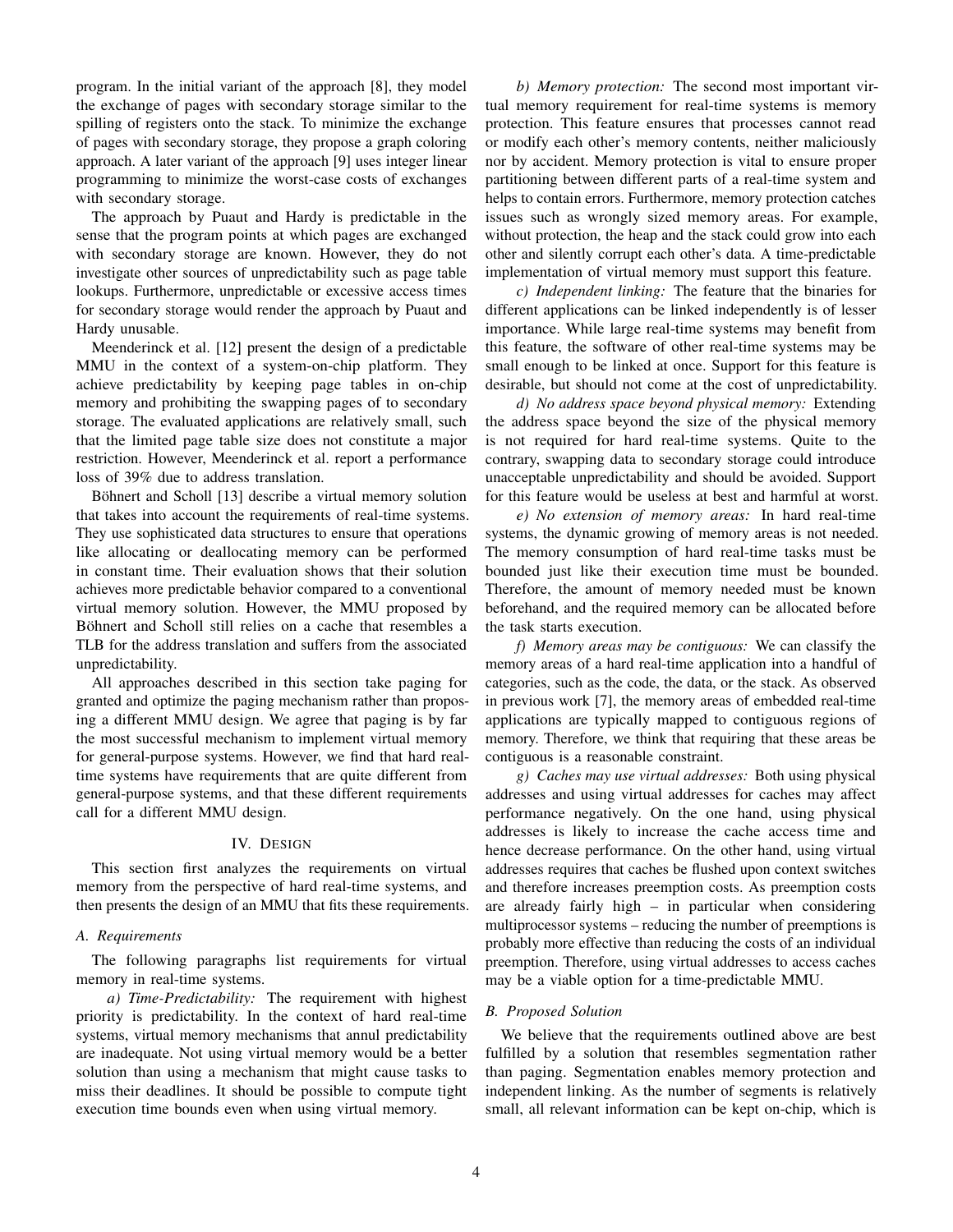

Fig. 2. Address Translation and Permission Check

favorable in terms of time-predictability. The short segment table can be considered part of the context of a process and is loaded at the process start and on a context switch to that process.

Storing all address translation information on-chip as part of a context switch is in strong contrast to the operation of TLBs that are used with paging, where TLB misses can occur during normal process execution. The TLB, a cache in its own, would need to be integrated with the cache analysis of the WCET analysis.

The strengths of paging would be simpler exchange of data with secondary storage, dynamic extension of memory areas, and memory areas that are non-contiguous in physical memory. However, these features are not required in hard real-time systems, such that the downsides of paging outweigh the benefits.

Some segmentation solutions use pairs of registers for virtual addresses and allow only rather small segments. However, such addressing schemes are not a good fit for the flat memory model of languages such as C. Therefore, we propose to encode the segment in the upper bits of the virtual address.

Figure 2 shows a simplified diagram of the envisioned MMU. The upper bits of the virtual address ("seg") are used to index a segment table. This table contains the access permissions (read/write/execute), the lengths, and the base addresses of the segments. If the respective access is permitted and the offset is within the bounds of the segment, the base address is added to the offset from the virtual address to form the physical address. If the access is not permitted or out of bounds, the issued command is suppressed (i.e., replaced with an IDLE

command), and the MMU responds with an error response (i.e., the response value ERR).

To simplify system software, the permission and bounds checks are disabled when the processor is in privileged mode. In principle, it would be possible to use separate permission flags or segment lengths for execution in privileged mode. However, an application in privileged mode can modify these values at will, such that memory protection would be incomplete. We decided to disable the checks altogether rather than implementing an incomplete solution.

With regard to the number of segments, we face a trade-off between flexibility and hardware resources. Providing many segments (potentially hundreds or thousands) would lead to a solution whose flexibility could approach paging. However, such a solution would also require a substantial amount of hardware resources to keep all segmentation information onchip. Instead, we propose to provide few segments, thus minimizing the required hardware resources. More concretely, we propose a solution with eight segments, which could be used as shown in Table I. As the segment is encoded in the upper bits of the address (rather than in other parts of instruction set), the number of segments could be easily increased if future experience proves the need to do so.

In the proposed segment usage convention shown in Table I, segment 0 is reserved for operating system code, such as code that implements system calls. Segments 1-4 are used for the different memory areas of the application. We distinguish between read-only data and writable data to catch the modification of data that is meant to be constant. Segments 5-7 are intended for segments that are shared between applications, such as code and data that are part of the C library.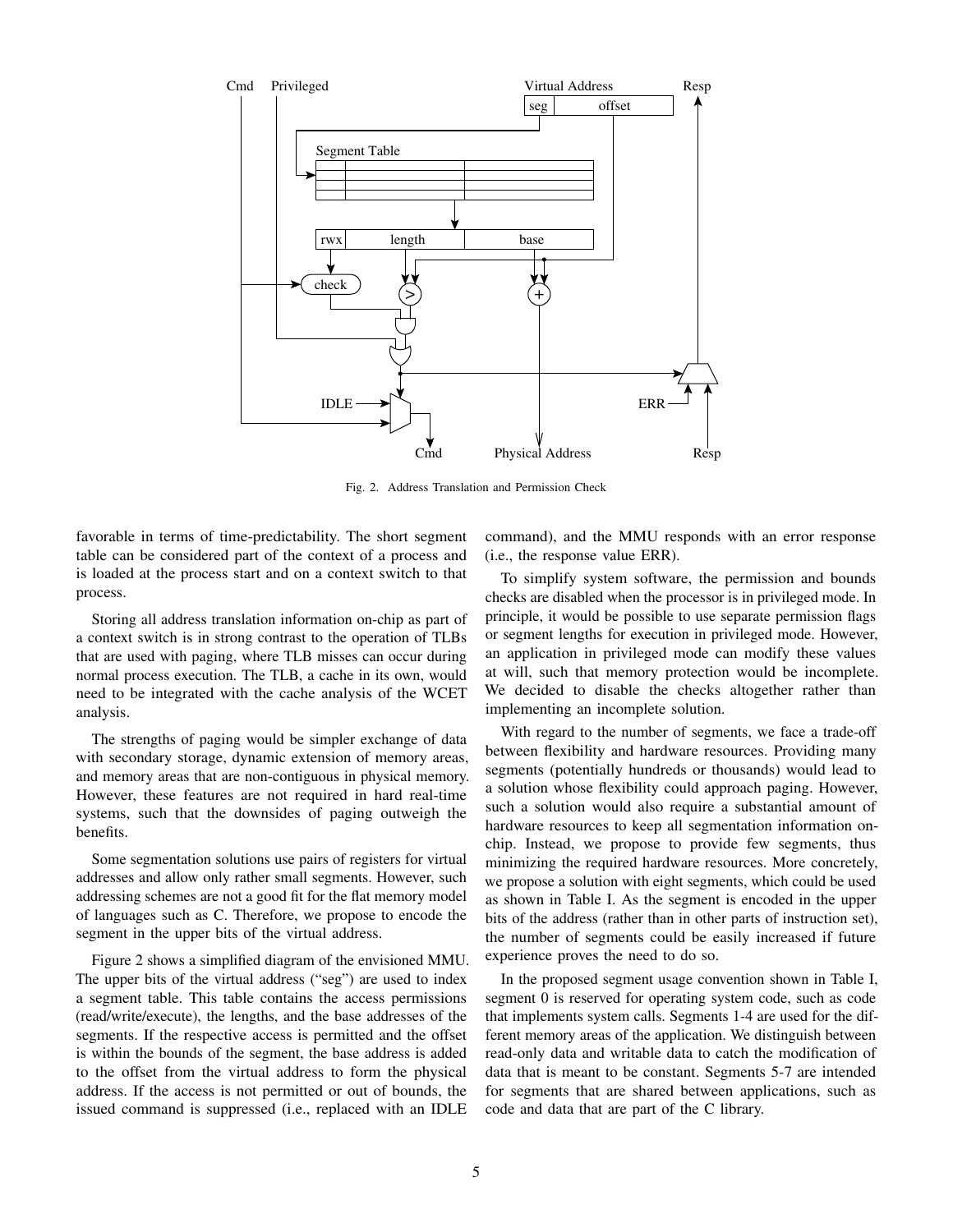TABLE I PROPOSED SEGMENT USAGE

| Segment | Usage                 | Permissions |
|---------|-----------------------|-------------|
| 0       | system                | - - X       |
| 1       | code                  | $- - X$     |
| 2       | read-only data        | $r -$       |
| 3       | writeable data/heap   | $rw -$      |
| 4       | stack                 | $rw -$      |
| 5       | shared code           | - - X       |
| 6       | shared read-only data | $r -$       |
| 7       | shared writeable data | rw-         |

When using eight segments and 32-bit addresses, the size of a segment is limited to 512 MB. We do not expect that embedded real-time systems require larger segment sizes, such that some of the traditional inconveniences of segmentation are alleviated.

We propose the use of virtual addressing of the caches to avoid increasing the memory access times on cache hits. Address translation and permission checks are performed when the cache is filled or data is written (back) to external memory, i.e., only cache misses may suffer delays caused by the MMU. The downside of virtual addressing is that caches need to be invalidated upon context switches, increasing the costs of preemptions. However, in our opinion, worst-case analyses will benefit more from low cache access times than they would from low preemption costs. Furthermore, virtual addressing requires less tight integration with the processor pipeline, which simplifies implementation.

Issues regarding virtual addressing of caches and cache coherence protocols do not pose a problem for the platforms we envision. On the one hand, hardware cache coherence protocols are problematic with regard to time-predictability [?] and should be avoided in a time-predictable platform. On the other hand, hardware cache coherence protocols do not scale to platforms with many cores. For such many-core platforms, communication between cores should use the on-chip network rather than shared memory [14]. Therefore, we do not consider hardware cache coherence mechanisms in the design of our time-predictable MMU.

#### V. IMPLEMENTATION

We implemented the proposed MMU in the context of the time-predictable processor Patmos [15], which is part of the time-predictable T-CREST platform [16]. Among other features to aid time-predictability, Patmos implements a cache architecture that is designed for time-predictability. For example, the default configuration includes a separate cache for stack data [17], and a method cache [18], i.e., an instruction cache that caches whole methods. The details of the cache architecture had to be taken into account for the integration of the MMU. However, the MMU itself is rather generic and can be included in other architectures as well.

## *A. Hardware*

In our implementation, the MMU is placed outside the processor core and intercepts transactions between the processor core and the memory controller. When building Patmos without virtual memory support, the MMU can be replaced by a dummy hardware module that simply forwards signals without changing them. The segment table of the MMU is exposed to the processor as an I/O device; modification of the table is only allowed when the processor is in privileged mode.

Patmos uses variants of the OCP protocol [19], [20] for internal communication and for accessing external memory. The MMU signals invalid memory accesses to the processor by responding with the value ERR, which is part of the OCP standard. The memory stage triggers an exception whenever receiving a response value ERR instead of a response value DVA (data valid). Some of the data caches required minor adaptions to properly forward ERR responses, but otherwise, the triggering of exceptions on invalid data cache accesses was straightforward. However, the instruction cache and the stack cache require a different mechanism to trigger an exception. These caches handle memory accesses internally and stall the pipeline rather than responding back to the memory stage. Therefore, we had to add signals to notify the memory stage of invalid memory accesses originating from these caches.

The OCP protocol distinguishes reads and writes, but does not include signals to distinguish reads that originate from the data cache or from the instruction cache. To enable this distinction and hence the proper handling of read and execute permissions, we added an appropriate input signal to the MMU. Conceptually, a command handled by the MMU comprises this signal and the OCP command.

The hardware implementation closely follows the organization shown in Figure 2. However, the implementation includes some additional logic to correctly handle OCP burst transactions.

In the OCP variant used between the processor core and the external memory, a slave must accept a whole burst transaction once it accepts the initial command. To keep the critical path between the processor core and the external memory reasonably short, the MMU registers its inputs before processing them. As the MMU cannot know whether the external memory will accept the transaction at the time when it registers the inputs, the MMU itself must be capable of buffering a whole transaction. This is particularly important in multicore configurations, where an individual core has to share access to external memory with other cores.

## *B. Compilation*

Adapting the linking process to use virtual addresses was relatively straightforward. A simple linker script is sufficient to map different parts of the executable to different segments. However, we needed to adapt the compiler for Patmos to make the generated code work correctly with virtual memory.

By default, the Patmos compiler emits call instructions where the target address is given by an immediate value. In the instruction set of Patmos, this immediate value is 22 bits wide. This means that the code must fit into the first 4 MB of the address space, which should be sufficient for most embedded systems. With virtual addresses however, this would mean that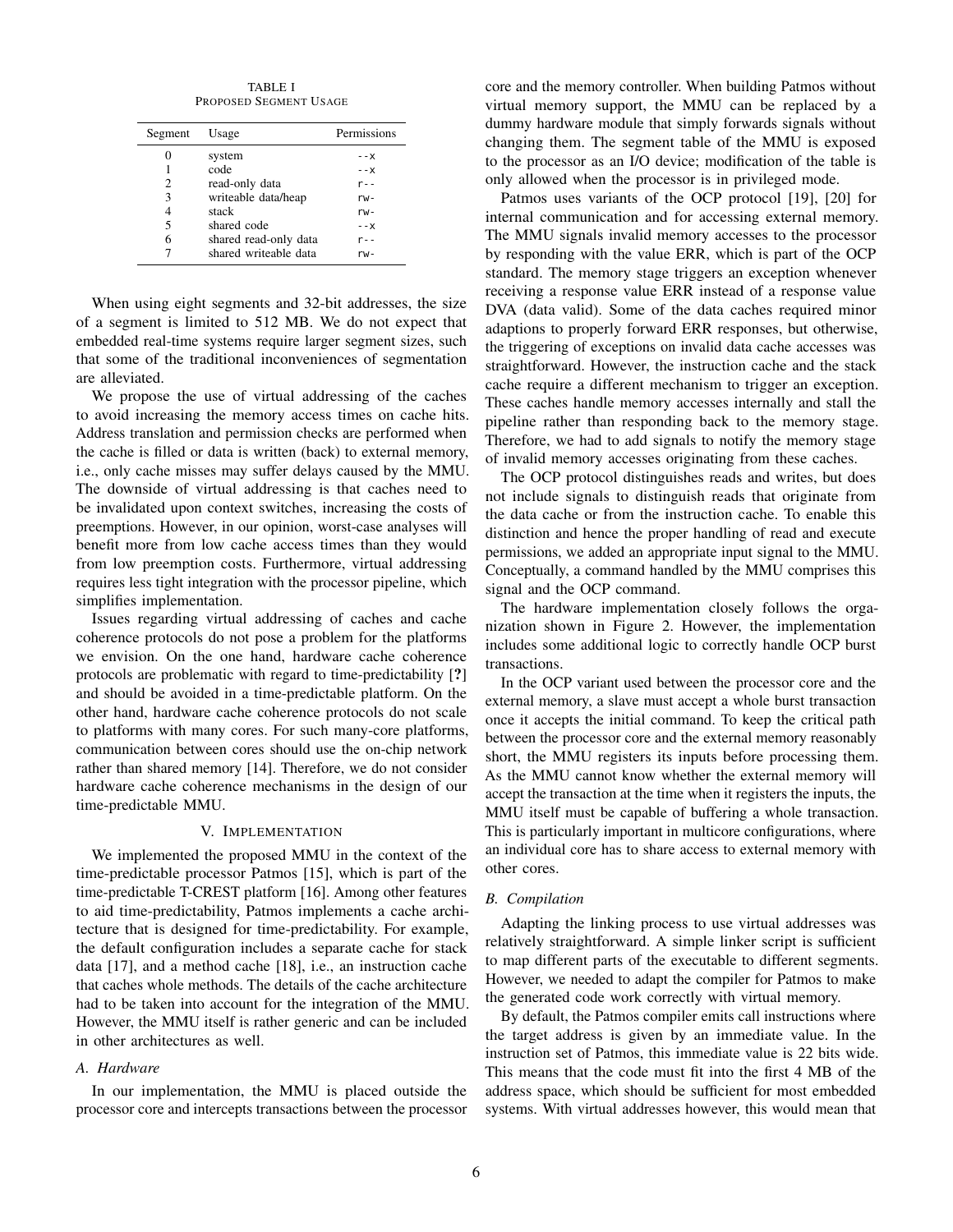only segment 0 would be usable for code, which would be an undue restriction. In particular, having only one segment available for code would make it impossible to switch between operating system code and application code in a clean fashion. We adapted the compiler to load full 32-bit addresses into a register and use an indirect call when compiling for virtual memory.

Future work could extend the Patmos instruction set to support immediate calls with 32-bit immediate values, similar to the already present support for ALU instructions with 32 bit immediate values. An alternative extension could be the introduction of calls that are relative to the program counter. Such extensions would (at least partially) eliminate the codesize and run-time overheads of calls when compiling for virtual memory.

## *C. Software*

To experiment with the MMU, we developed an application that downloads ELF binaries via TFTP and executes them. Due to the use of virtual memory, the segments of the downloaded binary may be placed arbitrarily in the physical address space. Read-only segments (such as code and read-only data) can be used in-place, where the binary is downloaded. Only segments that are larger than in the binary (such as the heap) or not present in the binary (such as the stack) are freshly allocated.

We currently support only statically linked binaries. Future work could also explore the use of shared segments for common code such as the C library or low-level arithmetic functions.

## VI. EVALUATION

To evaluate the proposed MMU design, we evaluate the hardware resources required to implement the MMU in an FPGA and the performance impact of the MMU.

### *A. Hardware*

We synthesized Patmos with the MMU for an Altera Cyclone IV FPGA (part number EP4C115F29C7N). This FPGA is found on the Altera DE2-115 development board, the default target for Patmos. We configured Patmos with a single-issue pipeline, a 4 KB method cache with 16 entries, a 2 KB stack cache, and a 2 KB direct-mapped data cache with a write-back policy. The external memory in our setup is an asynchronous SRAM with an access time of 21 clock cycles for a 16-byte burst access. We used a clock frequency of 80 MHz; the MMU is not on the critical path and hence does not influence the maximum frequency.

Table II presents the hardware synthesis results. The table shows the resource usage of the whole Patmos core (excluding I/O devices, but including caches), the MMU, and the buffer for burst transactions inside the MMU. The figures for the whole core include the MMU, and the figures for the MMU include the burst buffer.

The results in Table II show that the MMU consumes less than a tenth of the logic cells of the processor. About a third of the logic cells of the MMU are used for the buffer that buffers whole OCP burst transactions. The fraction of registers

TABLE II HARDWARE RESOURCE USAGE ON ALTERA CYCLONE IV FPGA

| Unit                                    |                    | Logic cells            |                    | Registers               | <b>Memory Bits</b> |                    |
|-----------------------------------------|--------------------|------------------------|--------------------|-------------------------|--------------------|--------------------|
| Core<br>$\vdash$ MMU<br>$\vdash$ Buffer | 9374<br>814<br>245 | $(8.7\%)$<br>$(2.6\%)$ | 4455<br>707<br>237 | $(15.9\%)$<br>$(5.3\%)$ | 88640              | $(0\%)$<br>$(0\%)$ |

used for the MMU is relatively larger, with a share of almost sixteen percent of the whole processor. Again, about a third of the registers is used for the OCP burst transaction buffer. The rather high share of registers is due to the segmentation table, which is too small to implement with an on-chip memory block. Using a larger number of segments would cause the hardware synthesis to implement the segment table in on-chip memory block and thus reduce the number of registers. About 500 logic cells and registers are spent on the implementation of the actual virtual memory implementation, which we consider a quite efficient implementation of an MMU.

The hardware of the proposed solution is similar to the hardware to implement a TLB in a traditional paging solution. We expect that a TLB implementation would require a comparable amount of hardware resources. However, the proposed solution eliminates TLB misses and page faults as part of normal operation, making it trivial to guarantee predictable behavior of the MMU.

## *B. Performance*

When using the MMU in Patmos, performance is affected by two factors. On the one hand, the MMU introduces a latency of two clock cycles due to the pipelining registers that keep the critical path reasonably short. These two clock cycles increase the cache miss time of 21 clock cycles by 10%, which we consider a small, but predictable performance decrease. On a multiprocessor version of Patmos, with timepredictable memory arbitration [21], the worst-case cache miss time is multiplied by the number of processors, making those additional two clock cycles negligible.

On the other hand, the use of full 32-bit addresses for calls carries a performance overhead, compared to the use of immediate calls with 22-bit addresses. As these overheads do not vary at run-time, the proposed MMU may affect performance, but does not affect time-predictability.

As mentioned, the MMU increases the latency of cache misses by about 10% for the evaluated configuration. As not every instruction causes a cache miss, we can expect the overhead introduced by the MMU itself to be less than 10%. The overhead for using full 32-bit addresses for calls is harder to estimate, because it combines the effects of executing more instructions, a larger code size, and a slightly higher register pressure.

Table III shows performance measurement results for the CoreMark benchmark [22] in different setups. The Coremark benchmark consists of several sub-benchmarks, such that the results reflect the behavior over these different sub-benchmarks. The row labeled "short calls" presents result when using 22-bit